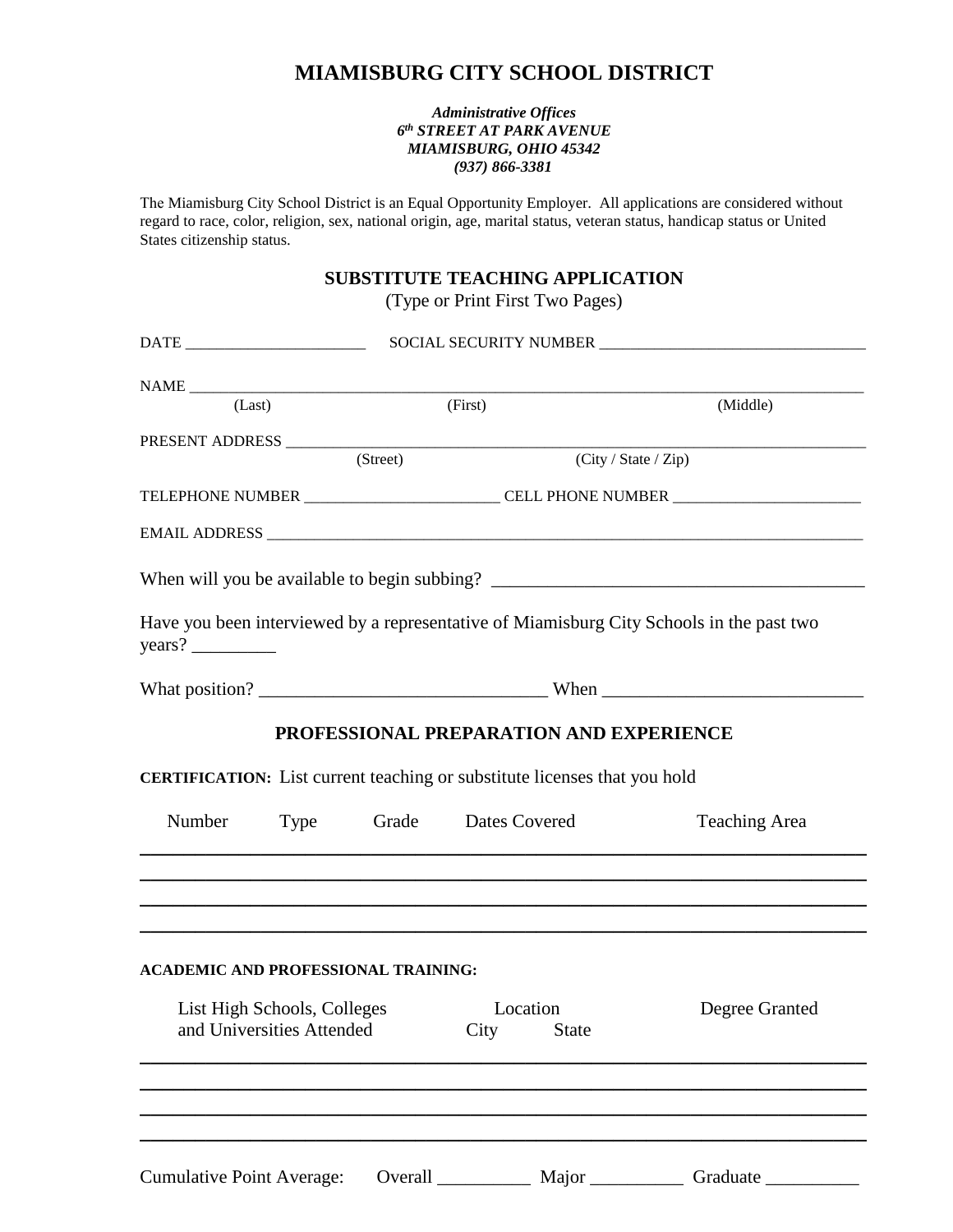## **PROFESSIONAL TEACHING OR SUBBING EXPERIENCE:**

| Have you ever been dismissed or not re-employed in a teaching position? YES ____<br>If yes, explain $\frac{1}{\sqrt{1-\frac{1}{\sqrt{1-\frac{1}{\sqrt{1-\frac{1}{\sqrt{1-\frac{1}{\sqrt{1-\frac{1}{\sqrt{1-\frac{1}{\sqrt{1-\frac{1}{\sqrt{1-\frac{1}{\sqrt{1-\frac{1}{\sqrt{1-\frac{1}{\sqrt{1-\frac{1}{\sqrt{1-\frac{1}{\sqrt{1-\frac{1}{\sqrt{1-\frac{1}{\sqrt{1-\frac{1}{\sqrt{1-\frac{1}{\sqrt{1-\frac{1}{\sqrt{1-\frac{1}{\sqrt{1-\frac{1}{\sqrt{1-\frac{1}{\sqrt{1-\frac{1}{\sqrt{1-\frac{1}{\$<br>WORK EXPERIENCE OTHER THAN TEACHING: (Include dates in military if applicable.)<br>Where<br>Nature of Work<br>Dates<br>Are you legally authorized to work in the United States? YES _____ NO ____<br>supervised you. | <b>REFERENCES:</b> These should be persons familiar with your Professional work who are qualified<br>to answer questions concerning this applicant. Include Superintendents and Principals who have<br>Can you perform all of the functions of the position for which you are applying with or without<br>If possible, please provide the names, home and business telephone numbers of one or more<br>Name<br>Home Telephone<br>Work Telephone | Name of School<br>and Location | <b>Employment Dates</b><br>From<br>To | Number<br>of Years | Hours<br>Per Day | Grade/Subject<br>Taught |
|--------------------------------------------------------------------------------------------------------------------------------------------------------------------------------------------------------------------------------------------------------------------------------------------------------------------------------------------------------------------------------------------------------------------------------------------------------------------------------------------------------------------------------------------------------------------------------------------------------------------------------------------------------------------------------------------------------------------------------|-------------------------------------------------------------------------------------------------------------------------------------------------------------------------------------------------------------------------------------------------------------------------------------------------------------------------------------------------------------------------------------------------------------------------------------------------|--------------------------------|---------------------------------------|--------------------|------------------|-------------------------|
|                                                                                                                                                                                                                                                                                                                                                                                                                                                                                                                                                                                                                                                                                                                                |                                                                                                                                                                                                                                                                                                                                                                                                                                                 |                                |                                       |                    |                  |                         |
|                                                                                                                                                                                                                                                                                                                                                                                                                                                                                                                                                                                                                                                                                                                                |                                                                                                                                                                                                                                                                                                                                                                                                                                                 |                                |                                       |                    |                  | $NO$ <sub>——</sub>      |
|                                                                                                                                                                                                                                                                                                                                                                                                                                                                                                                                                                                                                                                                                                                                |                                                                                                                                                                                                                                                                                                                                                                                                                                                 |                                |                                       |                    |                  |                         |
|                                                                                                                                                                                                                                                                                                                                                                                                                                                                                                                                                                                                                                                                                                                                |                                                                                                                                                                                                                                                                                                                                                                                                                                                 |                                |                                       |                    |                  |                         |
|                                                                                                                                                                                                                                                                                                                                                                                                                                                                                                                                                                                                                                                                                                                                |                                                                                                                                                                                                                                                                                                                                                                                                                                                 |                                |                                       |                    |                  |                         |
|                                                                                                                                                                                                                                                                                                                                                                                                                                                                                                                                                                                                                                                                                                                                |                                                                                                                                                                                                                                                                                                                                                                                                                                                 |                                |                                       |                    |                  |                         |
|                                                                                                                                                                                                                                                                                                                                                                                                                                                                                                                                                                                                                                                                                                                                |                                                                                                                                                                                                                                                                                                                                                                                                                                                 |                                |                                       |                    |                  |                         |
|                                                                                                                                                                                                                                                                                                                                                                                                                                                                                                                                                                                                                                                                                                                                |                                                                                                                                                                                                                                                                                                                                                                                                                                                 |                                |                                       |                    |                  |                         |
|                                                                                                                                                                                                                                                                                                                                                                                                                                                                                                                                                                                                                                                                                                                                |                                                                                                                                                                                                                                                                                                                                                                                                                                                 |                                |                                       |                    |                  |                         |
|                                                                                                                                                                                                                                                                                                                                                                                                                                                                                                                                                                                                                                                                                                                                |                                                                                                                                                                                                                                                                                                                                                                                                                                                 |                                |                                       |                    |                  |                         |
|                                                                                                                                                                                                                                                                                                                                                                                                                                                                                                                                                                                                                                                                                                                                |                                                                                                                                                                                                                                                                                                                                                                                                                                                 |                                |                                       |                    |                  |                         |
|                                                                                                                                                                                                                                                                                                                                                                                                                                                                                                                                                                                                                                                                                                                                |                                                                                                                                                                                                                                                                                                                                                                                                                                                 |                                |                                       |                    |                  |                         |
|                                                                                                                                                                                                                                                                                                                                                                                                                                                                                                                                                                                                                                                                                                                                |                                                                                                                                                                                                                                                                                                                                                                                                                                                 |                                |                                       |                    |                  |                         |
|                                                                                                                                                                                                                                                                                                                                                                                                                                                                                                                                                                                                                                                                                                                                |                                                                                                                                                                                                                                                                                                                                                                                                                                                 |                                |                                       |                    |                  |                         |
| Dayton area persons who may assist us in contacting you.                                                                                                                                                                                                                                                                                                                                                                                                                                                                                                                                                                                                                                                                       |                                                                                                                                                                                                                                                                                                                                                                                                                                                 |                                |                                       |                    |                  |                         |
|                                                                                                                                                                                                                                                                                                                                                                                                                                                                                                                                                                                                                                                                                                                                |                                                                                                                                                                                                                                                                                                                                                                                                                                                 |                                |                                       |                    |                  |                         |
|                                                                                                                                                                                                                                                                                                                                                                                                                                                                                                                                                                                                                                                                                                                                |                                                                                                                                                                                                                                                                                                                                                                                                                                                 |                                |                                       |                    |                  |                         |
|                                                                                                                                                                                                                                                                                                                                                                                                                                                                                                                                                                                                                                                                                                                                |                                                                                                                                                                                                                                                                                                                                                                                                                                                 |                                |                                       |                    |                  |                         |

\_\_\_\_\_\_\_\_\_\_\_\_\_\_\_\_\_\_\_\_\_\_\_\_\_\_\_\_\_\_\_\_\_\_\_\_\_\_\_\_\_\_\_\_\_\_\_\_\_\_\_\_\_\_\_\_\_\_\_\_\_\_\_\_\_\_\_\_\_\_\_\_\_\_\_\_\_